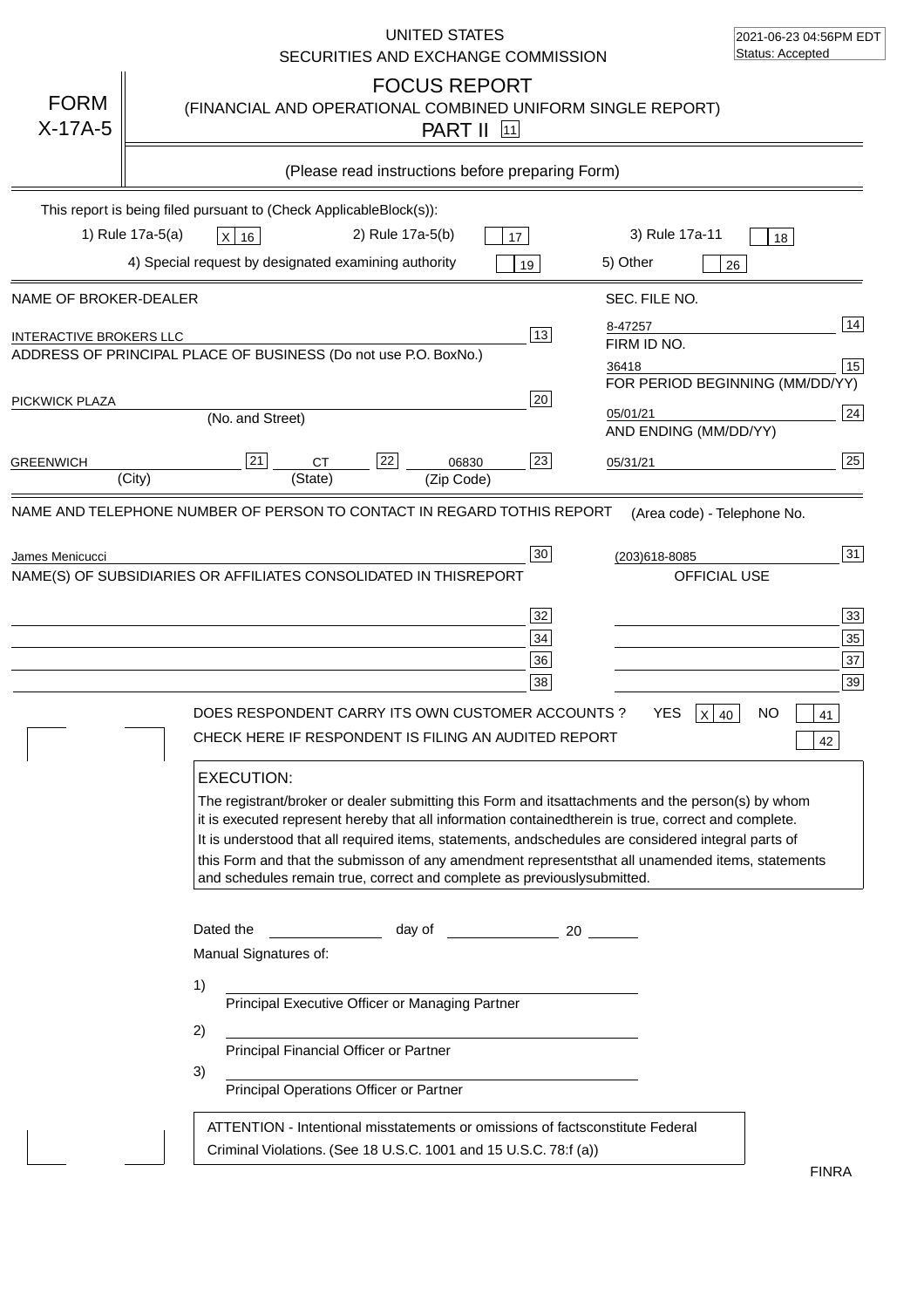FINANCIAL AND OPERATIONAL COMBINED UNIFORM SINGLE REPORT

PART II

2021-06-23 04:56PM EDT Status: Accepted

| <b>BROKER OR DEALER</b>                                                                                         |                                                                                                     |
|-----------------------------------------------------------------------------------------------------------------|-----------------------------------------------------------------------------------------------------|
| <b>INTERACTIVE BROKERS LLC</b>                                                                                  | 05/31/21<br>as of the control                                                                       |
|                                                                                                                 | <b>COMPUTATION OF NET CAPITAL</b>                                                                   |
|                                                                                                                 | 1. Total ownership equity (from Statement of Financial Condition - Item 1800) \$ 5,975,642,540 3480 |
| 2. Deduct: Ownership equity not allowable for Net Capital (all content content content content content of the   | 0)3490                                                                                              |
|                                                                                                                 | 5,975,642,540 3500                                                                                  |
| 4. Add:                                                                                                         |                                                                                                     |
| A. Liabilities subordinated to claims of general creditors allowable in computation of net capital              | 0   3520                                                                                            |
|                                                                                                                 | 0 3525                                                                                              |
|                                                                                                                 | 5,975,642,540 3530                                                                                  |
| 6. Deductions and/or charges:                                                                                   |                                                                                                     |
| A. Total non-allowable assets from                                                                              |                                                                                                     |
| Statement of Financial Condition (Notes B and C) \$ 461,712,481 3540                                            |                                                                                                     |
| 1. Additional charges for customers' and                                                                        |                                                                                                     |
| non-customers' security accounts                                                                                | $0\sqrt{3550}$                                                                                      |
| 2. Additional charges for customers' and                                                                        |                                                                                                     |
|                                                                                                                 | $0\sqrt{3560}$                                                                                      |
|                                                                                                                 | 727,487 3570                                                                                        |
|                                                                                                                 | 187 3450                                                                                            |
| C. Aged short security differences-less                                                                         |                                                                                                     |
| reserve of $\dots\dots\dots\dots\dots\dots\dots\dots$ \$                                                        | $0\sqrt{3460}$<br>0 3580                                                                            |
|                                                                                                                 | $0\sqrt{3470}$                                                                                      |
|                                                                                                                 | $0\sqrt{3590}$                                                                                      |
| E. Commodity futures contracts and spot commodities -                                                           |                                                                                                     |
|                                                                                                                 | 0 3600                                                                                              |
|                                                                                                                 |                                                                                                     |
| G. Deductions for accounts carried under                                                                        |                                                                                                     |
|                                                                                                                 | $0\sqrt{3615}$                                                                                      |
| H. Total deductions and/or charges entertainment contains and container and container and container the contain | 610,062,386) 3620                                                                                   |
| 7. Other additions and/or allowable credits (List) (all contain and contained according to the contained and c  | 0   3630                                                                                            |
| 8. Net Capital before haircuts on securities positions (all contained contained a second section of \$          | 5,365,580,154 3640                                                                                  |
| 9. Haircuts on securities: (computed, where applicable,                                                         |                                                                                                     |
| pursuant to 15c3-1(f)):                                                                                         |                                                                                                     |
| A. Contractual securities commitments \$                                                                        | $0\sqrt{3660}$                                                                                      |
| B. Subordinated securities borrowings                                                                           | 0 3670                                                                                              |
| C. Trading and investment securities:                                                                           |                                                                                                     |
| 1. Bankers' acceptances, certificates of deposit                                                                |                                                                                                     |
| and commercial paper (educational commercial paper)                                                             | 0 3680                                                                                              |
|                                                                                                                 | 0 3690                                                                                              |
| 3. State and municipal government obligations                                                                   | $0\sqrt{3700}$                                                                                      |
|                                                                                                                 | 0 3710                                                                                              |
|                                                                                                                 | 0 3720                                                                                              |
|                                                                                                                 | $0\sqrt{3730}$                                                                                      |
|                                                                                                                 | $0\sqrt{3732}$                                                                                      |
|                                                                                                                 | $0\sqrt{3734}$                                                                                      |
| E. Other (List)                                                                                                 | $0\sqrt{3650}$<br>2,215,302 3736                                                                    |
| 10. Net Capital                                                                                                 | 2,215,302) 3740                                                                                     |
|                                                                                                                 | 3750 <br>5,363,364,852                                                                              |

OMIT PENNIES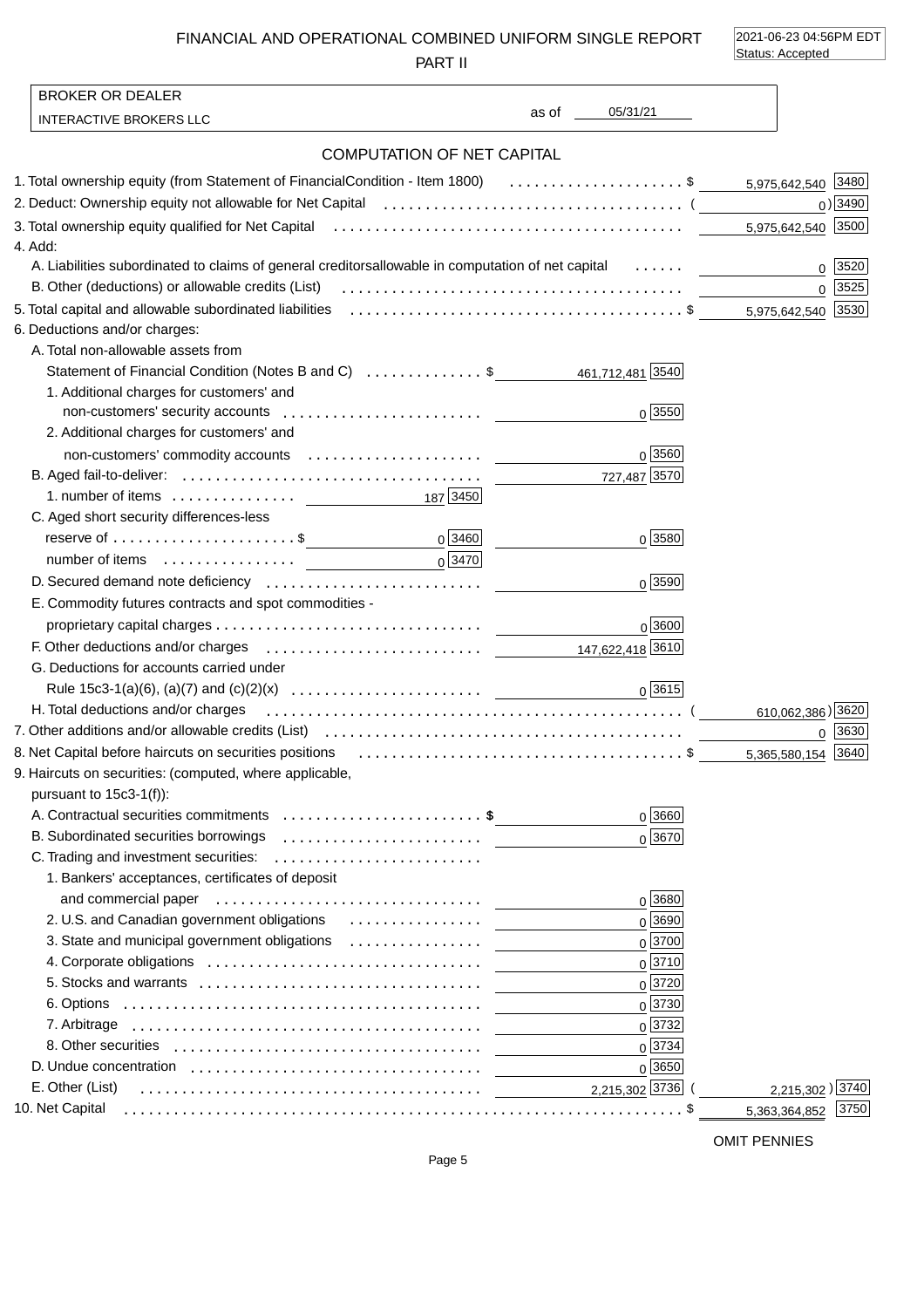2021-06-23 04:56PM EDT Status: Accepted

FINANCIAL AND OPERATIONAL COMBINED UNIFORM SINGLE REPORT

PART II

INTERACTIVE BROKERS LLC

BROKER OR DEALER

05/31/21 as of

### COMPUTATION OF BASIC NET CAPITAL REQUIREMENT

| 11. Minimal net capital required (6-2/3% of line 19)                                                                                |      | 3756 |
|-------------------------------------------------------------------------------------------------------------------------------------|------|------|
| 12. Minimum dollar net capital requirement of reporting broker<br>or dealer and minimum net capital requirement                     |      |      |
| of subsidiaries computed in accordance with Note (A)                                                                                |      | 3758 |
| 13. Net capital requirement (greater of line 11 or 12)                                                                              |      | 3760 |
| 14. Excess net capital (line 10 less 13)                                                                                            |      | 3770 |
|                                                                                                                                     |      | 3780 |
| <b>COMPUTATION OF AGGREGATE INDEBTEDNESS</b>                                                                                        |      |      |
| 16. Total A.I. liabilities from Statement of Financial<br>Condition                                                                 |      | 3790 |
| 17. Add:                                                                                                                            |      |      |
| A. Drafts for immediate credit<br>3800                                                                                              |      |      |
| B. Market value of securities borrowed for which no                                                                                 |      |      |
| equivalent value is paid or credited<br>3810                                                                                        |      |      |
| C. Other unrecorded amounts (List)<br> 3820                                                                                         | - \$ | 3830 |
| 18. Deduct: Adjustment based on deposits in Special Reserve Bank Accounts(15c3-1(c)(1)(vii)) \$                                     |      | 3838 |
| 19. Total aggregate indebtedness                                                                                                    |      | 3840 |
| 20. Percentage of aggregate indebtedness to net capital (line<br>19 divided by line 10) $\ldots \ldots \ldots \ldots \ldots \ldots$ |      | 3850 |
| 21. Percentage of aggregate indebtedness to net capital after<br>anticipated capital withdrawals                                    |      |      |
| (line 19 divided by line 10 less item 4880 page 12)                                                                                 |      | 3853 |
|                                                                                                                                     |      |      |

#### Part B

Part A

## COMPUTATION OF ALTERNATE NET CAPITAL REQUIREMENT

| 22.2% of combined aggregate debit items as shown in Formula for Reserve Requirements pursuant       |                    |
|-----------------------------------------------------------------------------------------------------|--------------------|
| to Rule 15c3-3 prepared as of the date of net capital computation including both                    |                    |
| brokers or dealers and consolidated subsidiaries' debits                                            | 836,496,897 3870   |
| or dealer and minimum net capital<br>23. Minimum dollar net capital requirement of reporting broker |                    |
| requirement of subsidiaries computed in accordance with Note(A)                                     | 169,468,500 3880   |
| 24. Net capital requirement (greater of line 22 or 23)                                              | 836,496,897 3760   |
| 25. Excess net capital (line 10 less 24)                                                            | 4,526,867,955 3910 |
| 26. Percentage of Net Capital to Aggregate Debits (line 10 divided by line 18 page 8)  %            | 12.82 3851         |
| 27. Percentage of Net Capital, after anticipated capital<br>withdrawals, to Aggregate Debits        |                    |
| item 10 less Item 4880 page 12 divided by line 17 page 8)                                           | 12.82 3854         |
| 28. Net capital in excess of the greater of:                                                        |                    |
| capital requirement \$<br>5% of combined aggregate debit items or 120% of minimum net               | 3,272,122,609 3920 |
| OTHER RATIOS                                                                                        |                    |
| Part C                                                                                              |                    |

| 29. Percentage of debt to debt-equity total computed in accordance with Rule 15c3-1 (d) %                                      | $0.00$ 3860 |
|--------------------------------------------------------------------------------------------------------------------------------|-------------|
| 30. Options deductions/Net Capital ratio (1000% test) total deductions exclusive of liquidating                                |             |
| equity under Rule 15c3-1(a)(6), (a)(7) and (c)(2)(x) divided by Net Capital $\ldots \ldots \ldots \ldots \ldots \ldots \ldots$ | $0.00$ 3852 |

#### NOTES:

(A) The minimum net capital requirement should be computed by adding the minimum dollar net capital requirement

of the reporting broker dealer and, for each subsidiary to be consolidated, the greater of:

1. Minimum dollar net capital requirement, or

2. 6-2/3% of aggregate indebtedness or 2% of aggregate debits if alternate method is used.

included in non-allowable assets. (B) Do not deduct the value of securities borrowed under subordination agreements or secured demand notes covered by subordination agreements not in satisfactory form and the market values of memberships in exchanges contributed for use of company (contra to item 1740) and partners' securities which were

non-allowable assets. (C) For reports filed pursuant to paragraph (d) of Rule 17a-5, respondent should provide a list of material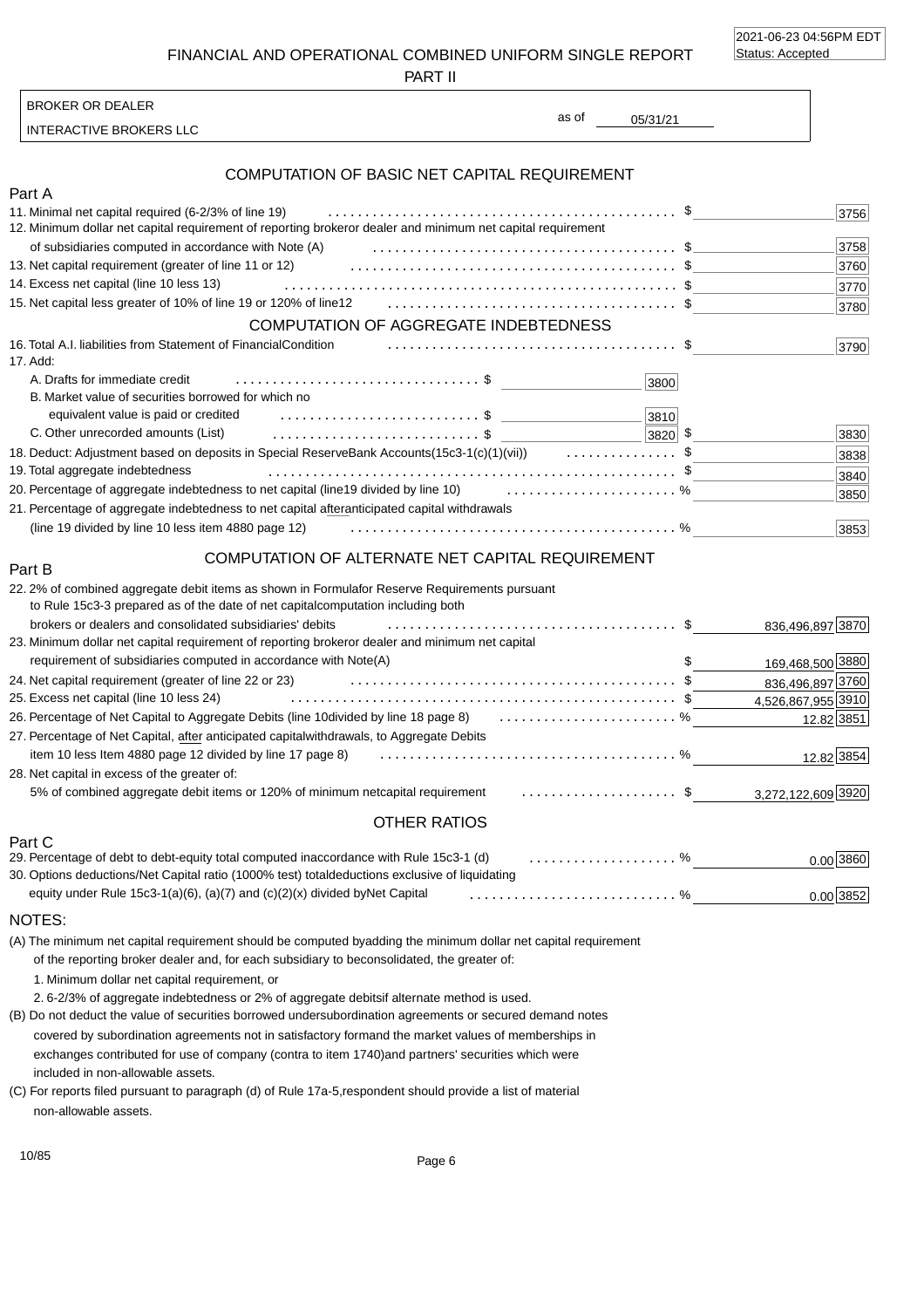FINANCIAL AND OPERATIONAL COMBINED UNIFORM SINGLE REPORT PART II

2021-06-23 04:56PM EDT Status: Accepted

| <b>BROKER OR DEALER</b>                                                                                                                                                                                                                                                                         |       |          |                        |        |
|-------------------------------------------------------------------------------------------------------------------------------------------------------------------------------------------------------------------------------------------------------------------------------------------------|-------|----------|------------------------|--------|
| INTERACTIVE BROKERS LLC                                                                                                                                                                                                                                                                         | as of | 05/31/21 |                        |        |
| FORMULA FOR DETERMINATION OF CUSTOMER ACCOUNT RESERVE REQUIREMENTS<br>OF BROKERS AND DEALERS UNDER RULE 15c3-3<br>(See Rule 15c3-3, Exhibit A and Related Notes)                                                                                                                                |       |          |                        |        |
|                                                                                                                                                                                                                                                                                                 |       |          |                        |        |
| <b>CREDIT BALANCES</b><br>1. Free credit balances and other credit balances in customers'                                                                                                                                                                                                       |       |          |                        |        |
|                                                                                                                                                                                                                                                                                                 |       |          |                        |        |
| 2. Monies borrowed collateralized by securities carried for the accounts                                                                                                                                                                                                                        |       |          |                        |        |
| of customers (See Note B) $\ldots$ $\ldots$ $\ldots$ $\ldots$ $\ldots$ $\ldots$ $\ldots$ $\ldots$ $\ldots$ $\ldots$ 3,552,751,913 $\frac{4350}{4350}$                                                                                                                                           |       |          |                        |        |
| 3. Monies payable against customers' securities loaned (See Note C)<br>3. Monies payable against customers' securities loaned (See Note C)                                                                                                                                                      |       |          |                        |        |
| 4. Customers' securities failed to receive (See Note D) enter contact contact contact contact contact contact contact and customers' securities failed to receive (See Note D) enter contact contact contact contact contact c<br>5. Credit balances in firm accounts which are attributable to |       |          |                        |        |
|                                                                                                                                                                                                                                                                                                 |       | 0 4380   |                        |        |
| 6. Market value of stock dividends, stock splits and similar distributions                                                                                                                                                                                                                      |       |          |                        |        |
| receivable outstanding over 30 calendar days enter the state of the state of the state of the state of the state of the state of the state of the state of the state of the state of the state of the state of the state of th                                                                  |       | 0 4390   |                        |        |
| 7.** Market value of short security count differences over 30 calendar days old contact contact of                                                                                                                                                                                              |       | 0 4400   |                        |        |
| 8. ** Market value of short securities and credits (not to be offset by longs or by<br>debits) in all suspense accounts over 30 calendar days enter the content of the state of $18,582,702$ 4410                                                                                               |       |          |                        |        |
| 9. Market value of securities which are in transfer in excess of 40 calendar days                                                                                                                                                                                                               |       |          |                        |        |
| and have not been confirmed to be in transfer by the transfer agent or                                                                                                                                                                                                                          |       |          |                        |        |
| the issuer during the 40 days enter the set of the set of the set of the set of the set of the set of the set of the set of the set of the set of the set of the set of the set of the set of the set of the set of the set o                                                                   |       | 0 4420   |                        |        |
|                                                                                                                                                                                                                                                                                                 |       |          |                        |        |
| 11. TOTAL CREDITS Research And The Case of Alling Case of Alling Case of Alling Case of Alling Case of Alling C                                                                                                                                                                                 |       |          | 54,160,369,599 4430    |        |
| <b>DEBIT BALANCES</b><br>12.** Debit balances in customers' cash and margin accounts excluding unsecured                                                                                                                                                                                        |       |          |                        |        |
| accounts and accounts doubtful of collection (See Note E) etc. compared a counts and accounts and accounts doubtful of collection (See Note E) etc. compared a comparation of $\frac{4440}{5}$                                                                                                  |       |          |                        |        |
| 13. Securities borrowed to effectuate short sales by customers and securities borrowed                                                                                                                                                                                                          |       |          |                        |        |
| to make delivery on customers' securities failed to deliver enterprised by the case of the cases and the control of the control of the control of the control of the control of the control of the control of the control of t                                                                  |       |          |                        |        |
| 1460 14. Failed to deliver of customers' securities not older than 30 calendar days entitled by a state of 125,542,393 4460                                                                                                                                                                     |       |          |                        |        |
| 15. Margin required and on deposit with the Options Clearing Corporation for all<br>option contracts written or purchased in customer accounts (See Note F) 3,552,751,913 4465                                                                                                                  |       |          |                        |        |
| 16. Margin required and on deposit with a clearing agency registered with the Commission<br>under section 17A of the Act (15 U.S.C. 78q-1) or a derivatives clearing organization<br>registered with the Commodity Futures Trading Commission under section 5b of the Commodity                 |       |          |                        |        |
| Exchange Act (7 U.S.C. 7a-1) related to the following types of positions written, purchased<br>or sold in customer accounts: (1) security futures products and (2) futures contracts<br>(and options thereon) carried in a securities account pursuant to an SRO portfolio mar-                 |       |          |                        |        |
|                                                                                                                                                                                                                                                                                                 |       | 0 4467   |                        |        |
|                                                                                                                                                                                                                                                                                                 |       | $0$ 4469 |                        |        |
|                                                                                                                                                                                                                                                                                                 |       |          | 41,824,844,859 4470    |        |
|                                                                                                                                                                                                                                                                                                 |       |          |                        |        |
|                                                                                                                                                                                                                                                                                                 |       |          | 40,570,099,513 4472    |        |
| <b>RESERVE COMPUTATION</b>                                                                                                                                                                                                                                                                      |       |          |                        |        |
|                                                                                                                                                                                                                                                                                                 |       |          |                        | 0 4480 |
|                                                                                                                                                                                                                                                                                                 |       |          |                        |        |
| 23. If computation is made monthly as permitted, enter 105% of<br>excess of total credits over total debits                                                                                                                                                                                     |       |          |                        | 4500   |
| 24. Amount held on deposit in "Reserve Bank Account(s)", including                                                                                                                                                                                                                              |       |          |                        |        |
| 12.130.150.187 4505 value of qualified securities, at end of reporting period [math of all contacts of the securities, at end of reporting period [math of all contacts of the securities of the securities of the securities<br>\$                                                             |       |          | 14,074,502,813 4510    |        |
| 25. Amount of deposit (or withdrawal) including                                                                                                                                                                                                                                                 |       |          |                        |        |
| $(200.937.125)$ $4515$ value of qualified securities example $(200.937.125)$<br>\$                                                                                                                                                                                                              |       |          | $(170, 797, 778)$ 4520 |        |
| 26. New amount in Reserve Bank Account(s) after adding deposit or subtracting withdrawal including                                                                                                                                                                                              |       |          |                        |        |
| \$                                                                                                                                                                                                                                                                                              |       |          |                        |        |
|                                                                                                                                                                                                                                                                                                 |       |          | 06/01/21 4540          |        |
| FREQUENCY OF COMPUTATION                                                                                                                                                                                                                                                                        |       |          | <b>OMIT PENNIES</b>    |        |
| 4332 Weekly<br>$ 4333 $ Monthly<br>28. Daily<br>$\times$                                                                                                                                                                                                                                        | 4334  |          |                        |        |
| ** In the event the Net Capital Requirement is computed under the alternative method, this "Reserve                                                                                                                                                                                             |       |          |                        |        |

Formula" shall be prepared in accordance with the requirements of paragraph (a)(1)(ii) of Rule 15c3-1.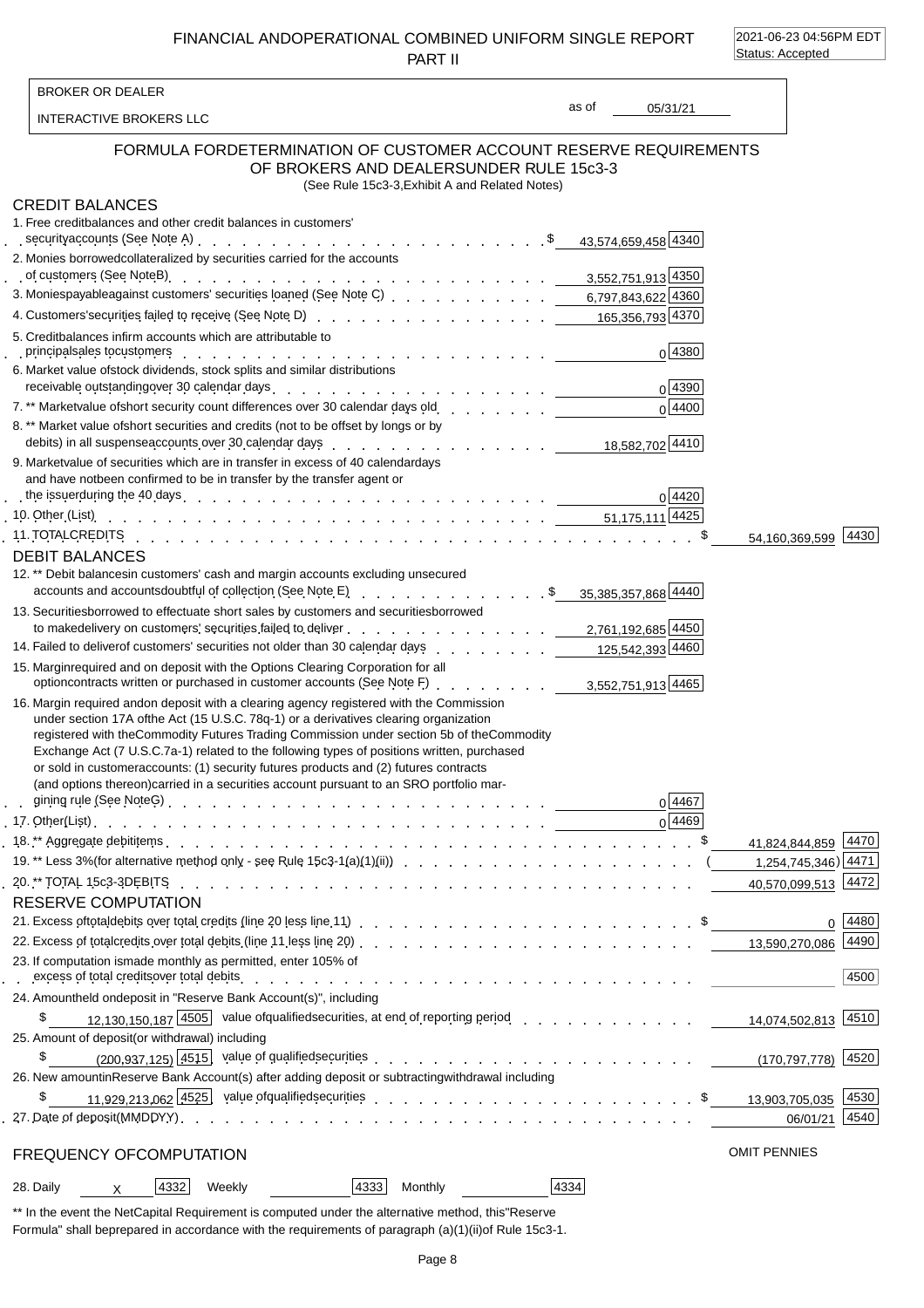SUPPLEMENT TO FINANCIAL AND OPERATIONAL COMBINED UNIFORM SINGLE REPORT

PART II

#### BROKER OR DEALER

INTERACTIVE BROKERS LLC

05/31/21

as of

# STATEMENT OF SEGREGATION REQUIREMENTS AND FUNDS IN SEGREGATION FOR CUSTOMERS TRADING ON U.S. COMMODITY EXCHANGES

| SEGREGATION REQUIREMENTS (Section 4d(2) of the CEAct)                                          |           |                        |
|------------------------------------------------------------------------------------------------|-----------|------------------------|
| 1. Net ledger balance                                                                          |           |                        |
| A. Cash                                                                                        | \$        | 7010<br>6,743,226,229  |
| B. Securities (at market)                                                                      |           | 7020<br>$\Omega$       |
| 2. Net unrealized profit (loss) in open futures contracts<br>traded on a contract market       |           | 276,640,506 7030       |
| 3. Exchange traded options                                                                     |           |                        |
| A. Add market value of open option contracts purchased on a<br>contract market                 |           | 7032<br>311,776,625    |
| B. Deduct market value of open option contracts granted (sold)<br>on a contract market         |           | 225,913,211) 7033      |
| 4. Net equity (deficit) (add lines 1, 2, and 3)                                                |           | 7,105,730,149 7040     |
| 5. Accounts liquidating to a deficit and accounts with debit<br>balances                       |           |                        |
| - gross amount<br>1,266,370                                                                    | 7045      |                        |
| Less: amount offset by customer owned securities                                               | $0)$ 7047 | 1,266,370 7050         |
| 6. Amount required to be segregated (add lines 4 and 5)                                        |           | 7,106,996,519 7060     |
| FUNDS IN SEGREGATED ACCOUNTS                                                                   |           |                        |
| 7. Deposited in segregated funds bank accounts                                                 |           |                        |
| A. Cash                                                                                        |           | 7070<br>1,659,076,911  |
| B. Securities representing investments of customers' funds<br>(at market)                      |           | 3,248,465,435<br> 7080 |
| C. Securities held for particular customers or option customers<br>in lieu of cash (at market) |           | $0$ 7090               |
| 8. Margins on deposit with derivatives clearing organizations<br>of contract markets           |           |                        |
| A. Cash                                                                                        | \$        | 1,988,929,547 7100     |
| B. Securities representing investments of customers' funds<br>(at market)                      |           | 376,496,770 7110       |
| C. Securities held for particular customers or option customers<br>in lieu of cash (at market) |           | $0^{7120}$             |
| 9. Net settlement from (to) derivatives clearing organizations<br>of contract markets          |           | $(273,205)$ 7130       |
| 10. Exchange traded options                                                                    |           |                        |
| A. Value of open long option contracts                                                         |           | 311,776,624 7132       |
| B. Value of open short option contracts                                                        |           | 225,913,210 7133       |
| 11. Net equities with other FCMs                                                               |           |                        |
| A. Net liquidating equity                                                                      |           | $0$   $7140$           |
| B. Securities representing investments of customers' funds<br>(at market)                      |           | $0$ 7160               |
| C. Securities held for particular customers or option customers<br>in lieu of cash (at market) |           | $0$   $7170$           |
| 12. Segregated funds on hand (describe:                                                        |           | $0$   $7150$           |
| 13. Total amount in segregation (add lines 7 through 12)                                       |           | 7,358,558,872 7180     |
| 14. Excess (deficiency) funds in segregation (subtract line 6 from line 13)                    | \$        | 251,562,353 7190       |
| 15. Management Target Amount for Excess funds in segregation                                   | \$        | 155,000,000 7194       |
| 16. Excess (deficiency) funds in segregation over (under) Management Target Amount Excess      | \$        | 96,562,353 7198        |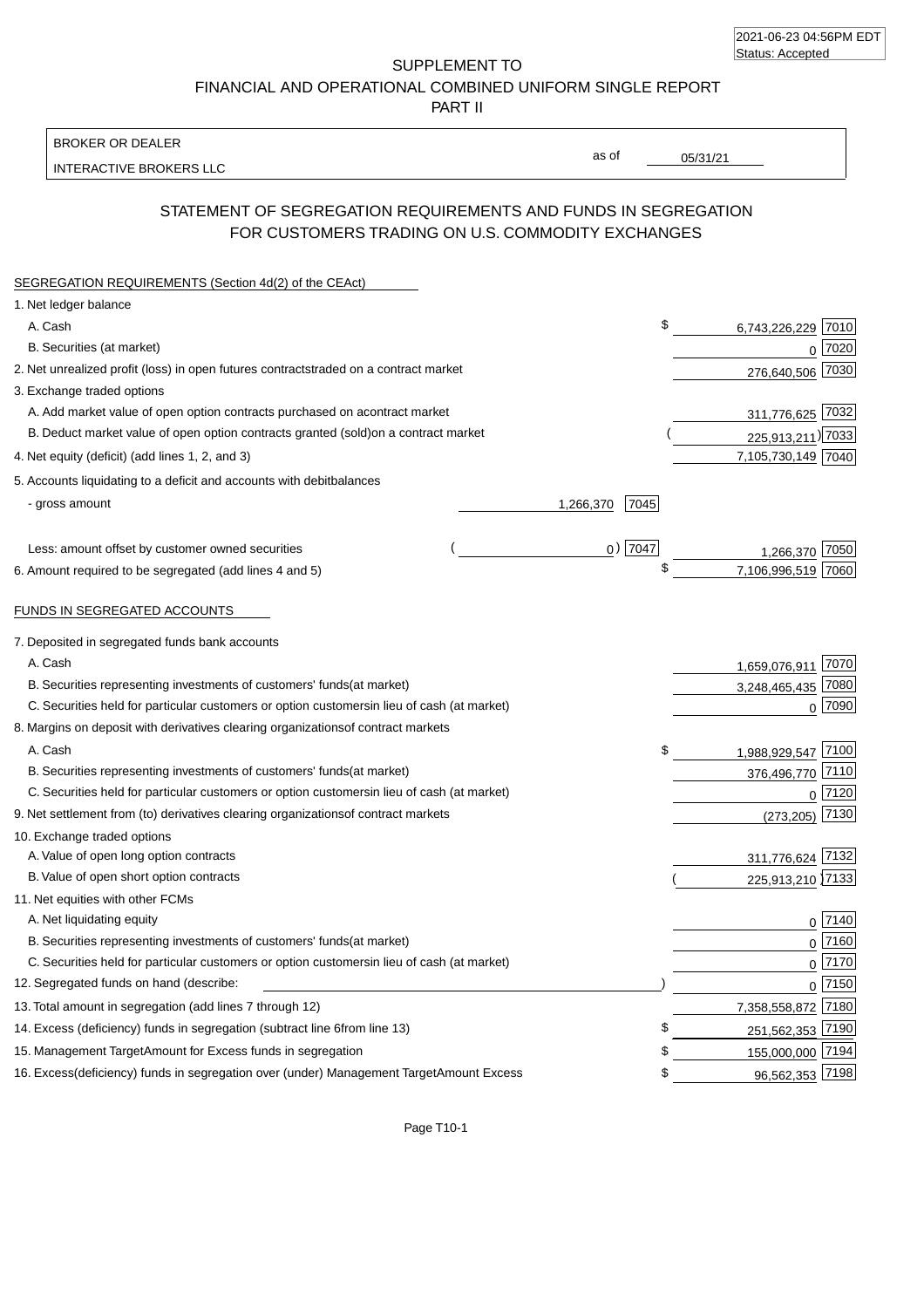2021-06-23 04:56PM EDT

SUPPLEMENT TO

FINANCIAL AND OPERATIONAL COMBINED UNIFORM SINGLE REPORT Status: Accepted

PART II

INTERACTIVE BROKERS LLC and the state of the state of the state of the state of the state of the state of the state of the state of the state of the state of the state of the state of the state of the state of the state of BROKER OR DEALER

as of

## STATEMENT OF SECURED AMOUNTS AND FUNDS HELD IN SEPARATE ACCOUNTS PURSUANT TO COMMISSION REGULATION 30.7

### FOREIGN FUTURES AND FOREIGN OPTIONS SECURED AMOUNTS

| Amount required to be set aside pursuant to law, rule or<br>regulation of a foreign government<br>or a rule of a self-regulatory organization authorized<br>thereunder |                                   | \$                | 7305 |
|------------------------------------------------------------------------------------------------------------------------------------------------------------------------|-----------------------------------|-------------------|------|
| 1. Net ledger balance - Foreign Futures and Foreign Option Trading - All Customers                                                                                     |                                   |                   |      |
| A. Cash                                                                                                                                                                |                                   | \$<br>503,023,144 | 7315 |
| <b>B.</b> Securities<br>(at market)                                                                                                                                    |                                   |                   | 7317 |
| unrealized profit (loss) in open futures contracts traded on a foreign<br>2. Net                                                                                       | board of trade                    | 25,749,390        | 7325 |
| 3. Exchange traded options                                                                                                                                             |                                   |                   |      |
| A. Market value of open option contracts purchased on a foreign board of trade                                                                                         |                                   | 101,204           | 7335 |
| B. Market value of open contracts granted (sold) on a foreign board of trade                                                                                           |                                   | (10, 768)         | 7337 |
| 4. Net equity (deficit) (add lines 1.2. and 3.)                                                                                                                        |                                   | 528,862,970       | 7345 |
| 5. Accounts liquidating to a deficit and accounts with                                                                                                                 |                                   |                   |      |
| debit balances - gross<br>amount                                                                                                                                       | 7351<br>5,743                     |                   |      |
| Less: amount offset by customer owned securities                                                                                                                       | 7352                              | 5,743             | 7354 |
| 6. Amount required to be set aside as the secured amount - Net Liquidating                                                                                             | Equity Method (add lines 4 and 5) | \$<br>528,868,713 | 7355 |
| 7. Greater of amount required to be set aside pursuant to foreign jurisdiction (above) or line 6.                                                                      |                                   | 528,868,713       | 7360 |

Page T10-3